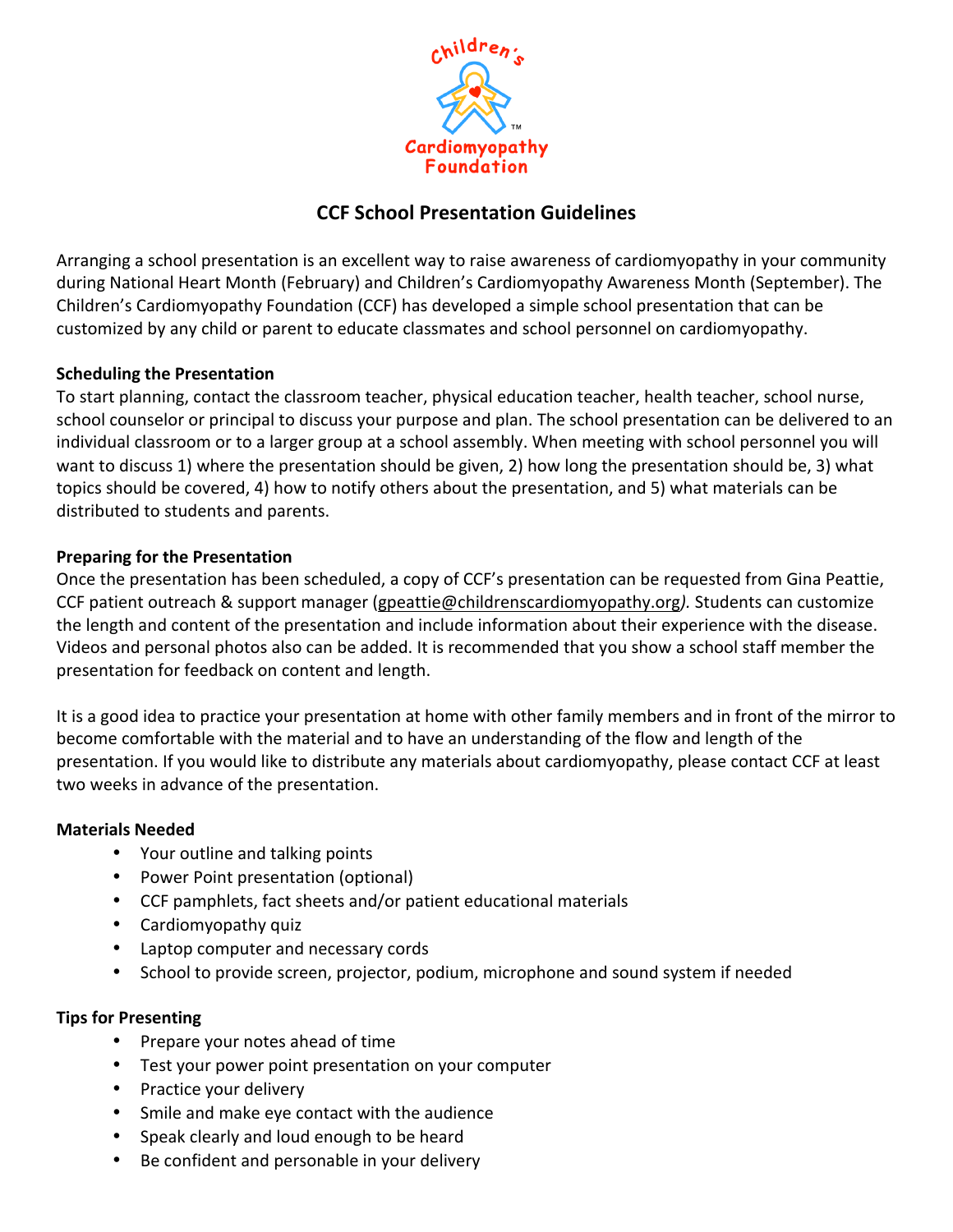### **After the Presentation**

We are interested in hearing how your presentation went. Please send us your presentation and any photos or video clips that we can share with other CCF families. It would be helpful if you could include information on how many people were in attendance, the date of the presentation, age group/grade of audience, and school name and location.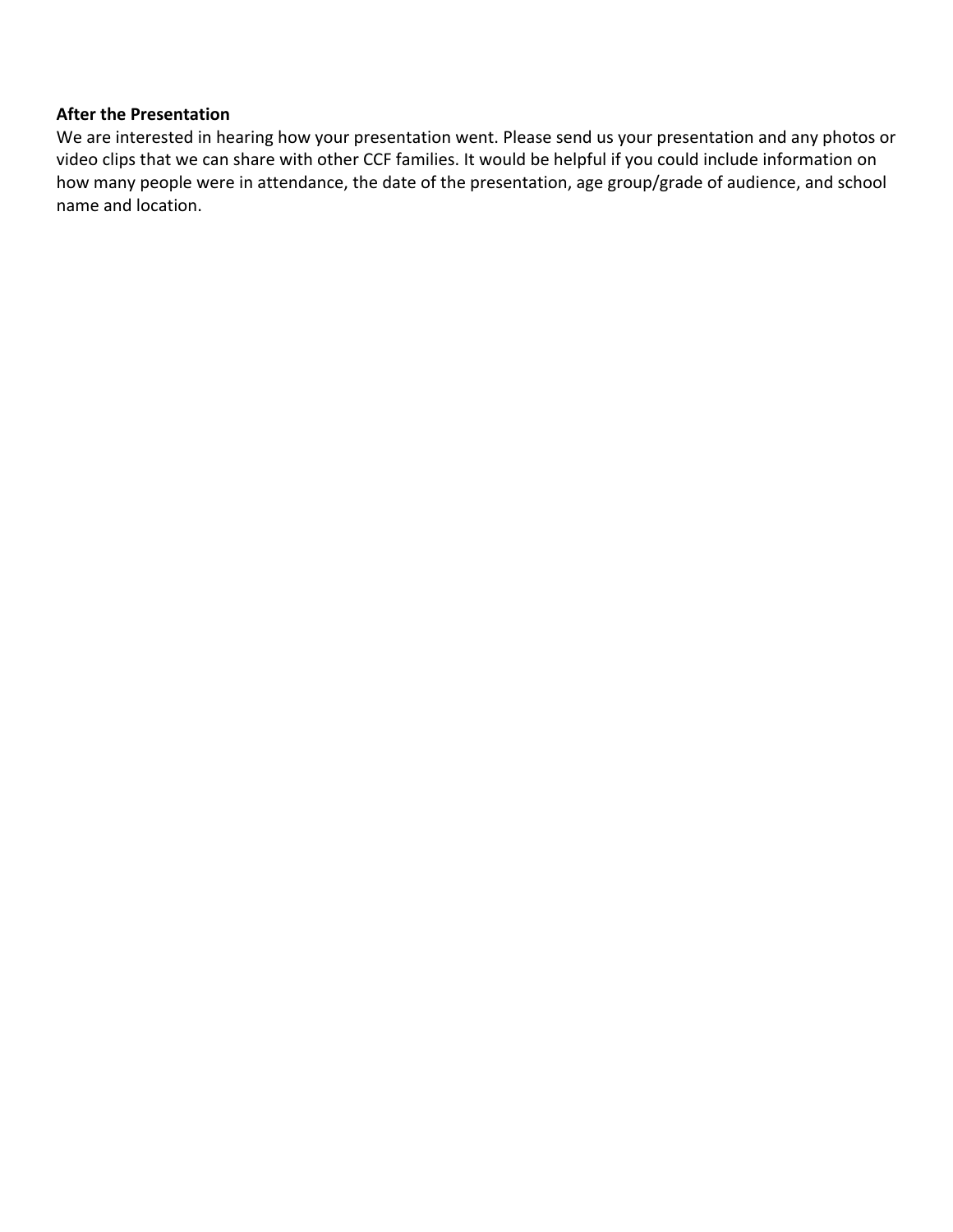

## **CCF School Presentation Outline**

To develop your school presentation, please refer to CCF's sample power point presentation on cardiomyopathy. A copy can be requested from Gina Peattie, CCF Patient Outreach & Support Manager (gpeattie@childrenscardiomyopathy.org*)*

#### **Introduction**

- Let class know the reason for your presentation to share your story and educate others about the disease
- Briefly explain what you will cover in your presentation

### **Give Overview of Cardiomyopathy**

Ask for a show of hands – who knows what cardiomyopathy is? Who has heard of it before?

- What is cardiomyopathy
- How many children are affected
- Leading cause for heart transplants in children and top cause of sudden cardiac arrests among young people
- What causes cardiomyopathy
- Who can have cardiomyopathy
- Cardiomyopathy is a variable disease
- Common symptoms of cardiomyopathy
- How is cardiomyopathy detected
- How is cardiomyopathy treated
- No cure for cardiomyopathy
- More research is needed to understand the disease

### **Share Personal Experience**

Customize your presentation to share as much or as little as you are comfortable with.

- Type of cardiomyopathy you are diagnosed with
- Symptoms you experienced/experience
- Diagnosis
	- $\circ$  How did you find out you had cardiomyopathy
	- $\circ$  What age were you diagnosed
	- $\circ$  How you felt when you were diagnosed
	- $\circ$  Cause of your cardiomyopathy (if known)
- Lifestyle changes  $-$  how has cardiomyopathy changed your life
	- $\circ$  Activity restrictions
	- $\circ$  Medications, treatment, surgery
	- $\circ$  Additional lifestyle changes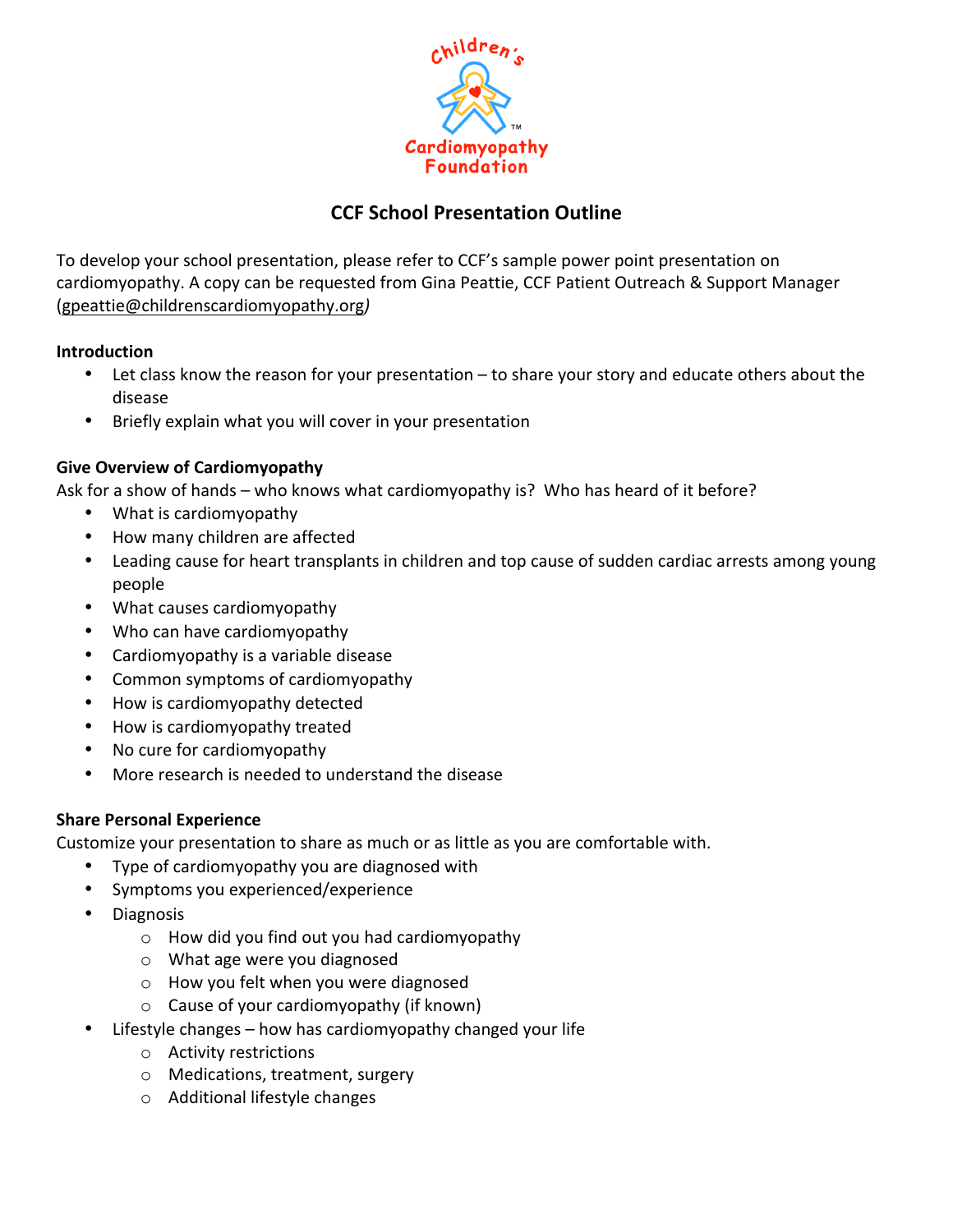- How others (teachers, classmates) can support you
	- $\circ$  Reduce chances of illness
	- $\circ$  Raise awareness about cardiomyopathy
	- $\circ$  Recognize signs of heart failure or cardiac arrest
	- $\circ$  Understand gym and sports restrictions

#### **Suggest Educational Resources**

- Children's Cardiomyopathy Foundation (CCF) is a national organization focused on all forms of cardiomyopathies affecting children.
	- $\circ$  Dedicated to supporting research and education, providing family support and increasing awareness and advocacy on behalf of children with cardiomyopathy and their families all over the world
	- $\circ$  Raised more than \$8 million for research and education initiatives, family support, and advocacy and awareness measures
	- $\circ$  Works with patients/their families and medical professionals (researchers, pediatric cardiologists, geneticists)
	- $\circ$  Offers a wide range of educational materials on pediatric cardiomyopathy

### **Wrap Up Presentation**

- Ask for any questions
- Distribute cardiomyopathy quiz to each audience member
- Ask class what they can do to help raise awareness about cardiomyopathy
	- $\circ$  Host a bake sale or organize another community fundraising event
	- $\circ$  Pass out educational materials
	- $\circ$  AED hunt and post photo on social media
	- $\circ$  Give presentation to community organizations
	- $\circ$  Sell CCF curebands or merchandise
- Distribute CCF educational materials
- Thank everyone for their interest in learning more about pediatric cardiomyopathy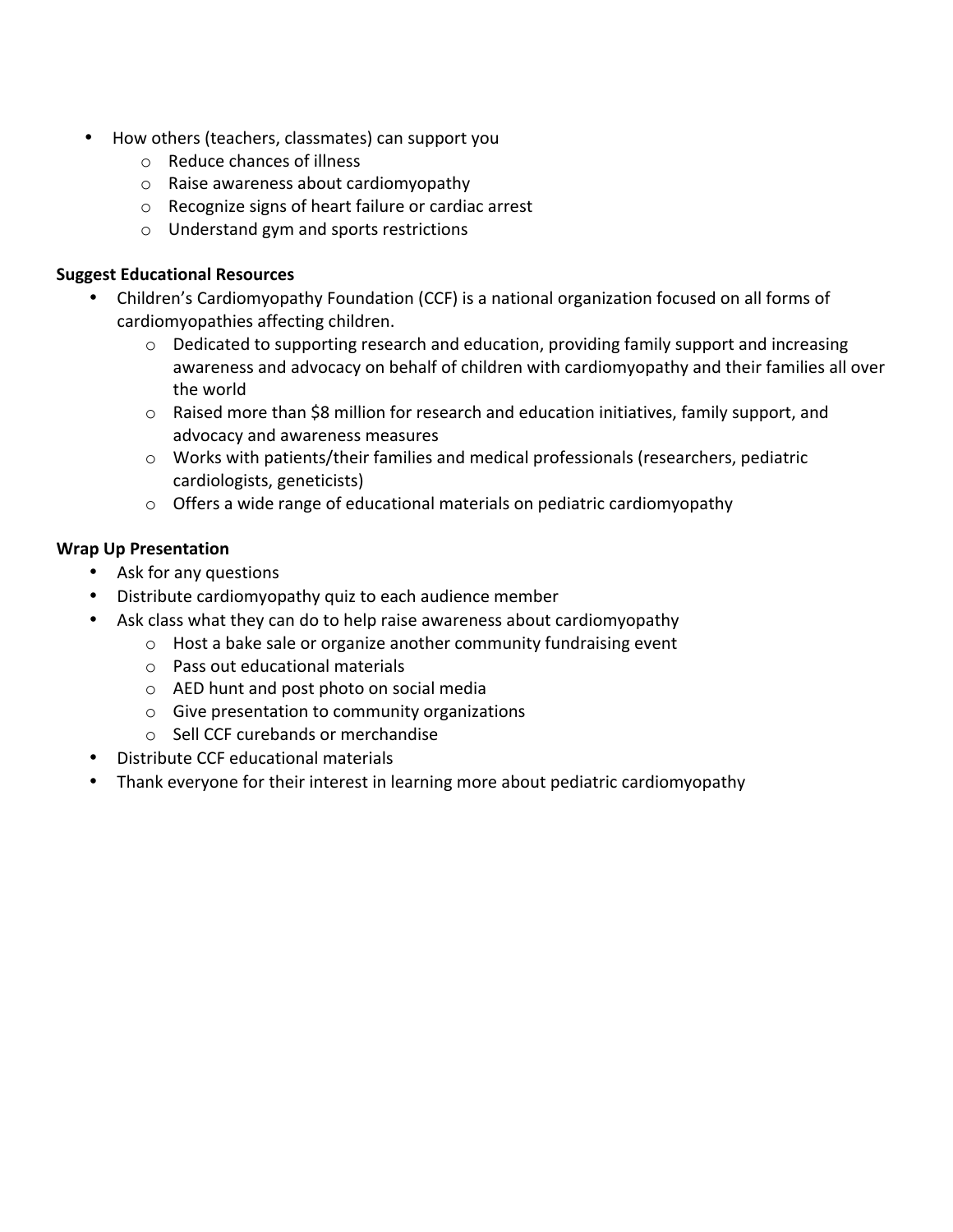

## **Cardiomyopathy Quiz: True or False?**

#### **Test your knowledge of cardiomyopathy**

- 1. Cardiomyopathy is a disease of the heart muscle that affects how the heart pumps blood to the body. True or False?
- 2. About 10,000 children in the U.S. are affected by cardiomyopathy. True or False?
- 3. Recessive cardiomyopathy is one type of cardiomyopathy. True or False?
- 4. Children with cardiomyopathy are born with the heart disease. True or False?
- 5. An endocrinologist is a doctor who specializes in taking care of hearts. True or False?
- 6. Cardiomyopathy is a leading cause of heart transplants in children and sudden cardiac arrest among young people. True or False?
- 7. Surgery can repair the heart of a child with cardiomyopathy and restore it to normal function. True or False?
- 8. Some symptoms for cardiomyopathy include difficulty breathing, extreme tiredness, dizziness, chest pain and fainting. True or False?
- 9. Children with cardiomyopathy typically look sick and miss a lot of school. True or False?
- 10. Reviewing your family heart history is not always necessary. True or **False?**

## To learn more about pediatric cardiomyopathy, visit the Children's Cardiomyopathy Foundation website, **www.childrenscardiomyopathy.org**